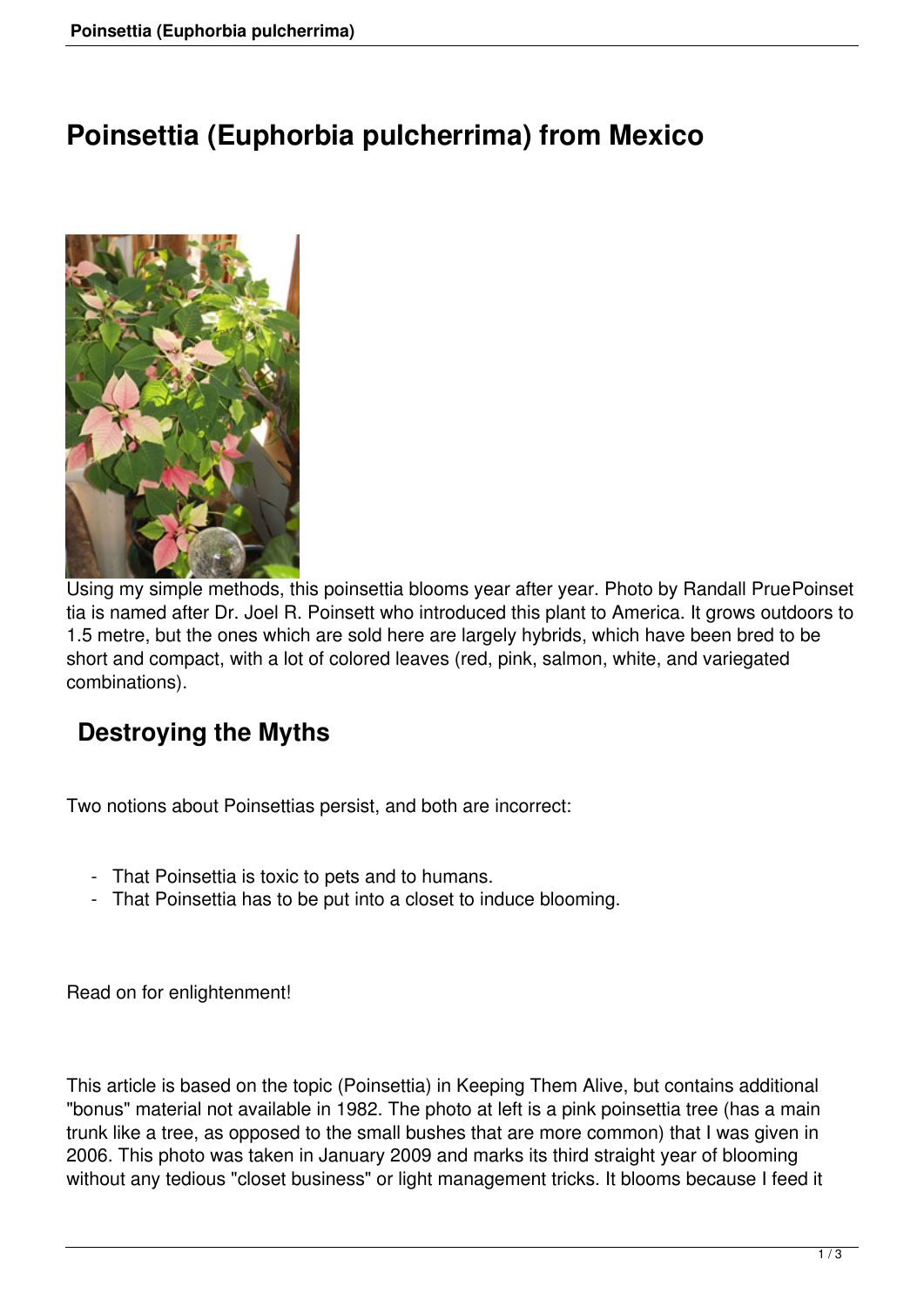well and give it the basic environment that it likes (think "Mexico") without over-doing it.

The plant produces the colored leaves at the same time as it produces flowers, which are above the colored leaves. It you care to refer to the colored leaves as flowers, go ahead. They are an integral part of the flowering process.

Everybody's big concern, of course, is to keep the plant in bloom for as long as possible, and to have it flower annually. The process is not complicated, but it is precise and involved.

After Christmas, a Poinsettia may keep its coloured levaes until June, if well cared for. At this time, your objective is to enjoy the plant. Feed it enough to keep it healthy. Keep it in a bright spot. It likes fresh warm air with a slight drop at night (not below 10 $^{\circ}$  C. or 50 $^{\circ}$  F.).

It does not want to dry completely, and will immediately droop and lose leaves if it does. Once it has drooped, it does not always recover (even if watered promptly). Overly wet soil may cause lower leaves to drop.

In spring, as soon as nights are above 10° C., your Poinsettia can be repotted, using PHILODENDRON SOIL (see "Potting Soils" on page 25 of Keeping Them Alive), in preparation for its period of active growth, and moved outdoors. It enjoys full sun (to read about how to mange the move outdoors, read "Light" on page 11 of Keeping Them Alive

).

It will grow thick and quick throughout summer. Pruning should be done from spring to mid-summer if you want a short full plant. The tree shown here is cut back severely each spring. By fall, it is always lush and ready to bloom.

## **Here Comes the Closet**

In fall, when night temperatures drop below 10 $^{\circ}$  C. or 50 $^{\circ}$  F., bring your Poinsettia indoors. It now wants a night that is at least 12 hours long, and many people put the plant in a closet or